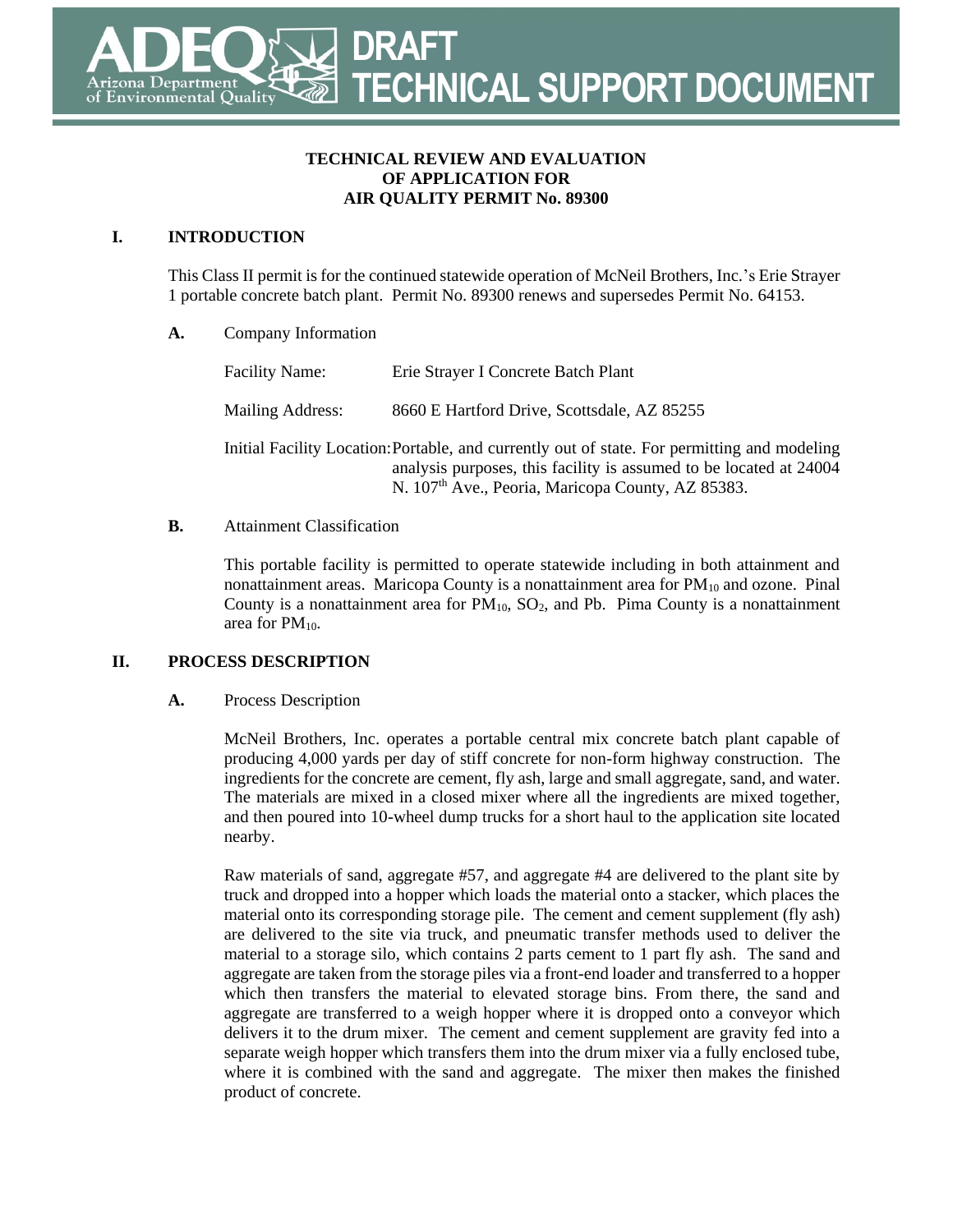- **B.** Control Devices
	- 1. Cement and Fly Ash Silo (SL)

The silo is controlled with a baghouse. The baghouse is a pulse-jet baghouse manufactured by C&W, and operates at an efficiency of 99.99%. The model number is CP-2160-4054.

2. Sand and Aggregate Unloading (SAU)

The sand and aggregate unloading hopper is controlled using spray bars with water nozzles.

3. Sand and Aggregate Conveyor Belt Stacker (CB)

The sand and Aggregate conveyor is controlled with spray bars with water nozzles.

4. Sand and Aggregate Hopper (SAH)

The sand and aggregate hopper is controlled using spray bars with nozzles, including the conveyor belts to the elevated storage bins.

5. Elevated Storage Bins with Weigh Hopper (ES and WH)

The transfer of sand and aggregate into the elevated storage is controlled using water application from the spray bars on the conveyor belts. The material carries that moisture content into the elevated storage bin where it stays with it until it transfers out the bottom of the bin thro ugh a weigh hopper onto a conveyor belt. The weigh hopper is enclosed at the bottom of the elevated storage bin, and the transfer of material to the mixing drum is controlled with water application and suction from the baghouse via a 12" diameter hose attached above the drop location.

6. Central Mix Loading (CML)

The entrance to the mixing drum is shielded with a metal curtain. The dust created from the material transfer into the mixer is controlled with this curtain, and there is suction from the baghouse at this curtain to control the dust. This is also the location where water is sprayed into the drum, which captures dust as it enters the drum.

7. Haul Roads (HR1 and HR2)

The haul roads are controlled via water application with a water truck.

8. Sand and Aggregate Storage Piles (SP1 and SP2)

The storage piles are controlled via water application. The water is applied with a water truck.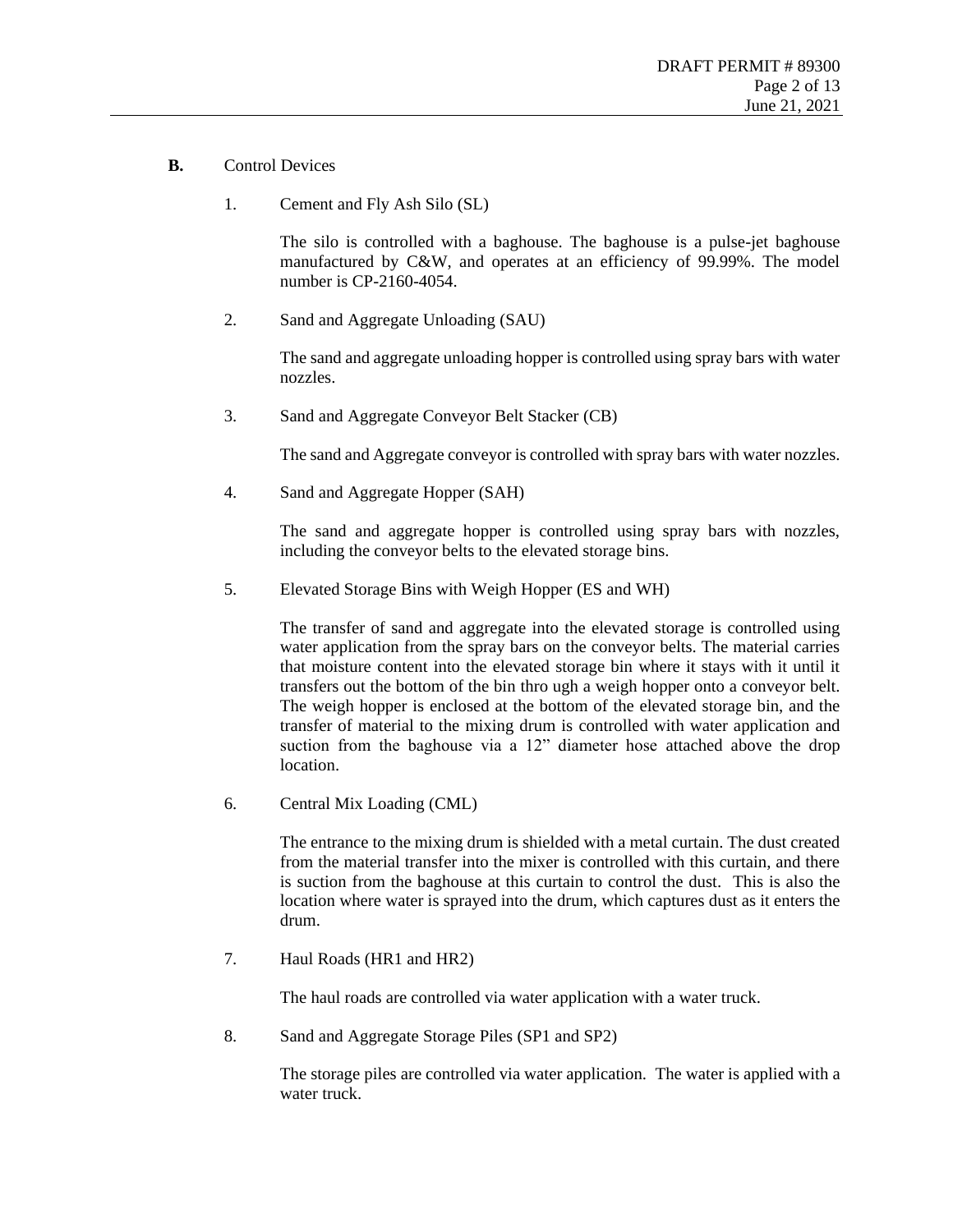#### **C.** Process Flow Diagram

A process flow diagram can be found in Appendix A.

### **III. LEARNING SITE EVALUATION**

In accordance with ADEQ's Environmental Permits and Approvals near Learning Sites Policy, the Department is required to conduct an evaluation to determine if any nearby learning sites would be adversely impacted by the facility. Learning sites consist of all existing public schools, charter schools and private schools the K-12 level, and all planned sites for schools approved by the Arizona School Facilities Board. The learning sites policy was established to ensure that the protection of children at learning sites is considered before a permit approval is issued by ADEQ.

An analysis was conducted and no impacted learning sites were found within 2.0 miles of the source's assumed location. An ambient air impact modeling analysis was conducted and it was determined that this facility will not have an adverse impact on the community. A detailed discussion of the ambient air impact modeling analysis can be found in Section [XI](#page-10-0) below.

### **IV. COMPLIANCE HISTORY**

**A.** Physical Inspections and Compliance Certification Review

During the five-year permit term under Permit No. 64153, this facility had one (1) physical inspections and five (5) compliance certification reviews. No deficiencies were noted during the inspections or report reviews.

**B.** Excess Emissions and Permit Deviation Report Review

This facility has been out of state for the past six (6) years. No excess emissions or permit deviations have been reported.

## **V. EMISSIONS**

<span id="page-2-0"></span>This facility has voluntarily accepted the production limit of 4,000 cubic yards of concrete per day. The plant is permitted to operate 24 hours per day and 8,760 hours per year. The uncontrolled and controlled potential-to-emit (PTE) were calculated based on the production limit of 4,000 cubic yards of concrete per day and 24 hours of operation per day with the emission factors from the U.S. EPA's Compilation of Air Pollution Emission Factors (AP-42) Section 11.12 and 13.2.4. The PTE has decreased from previous renewal permit mainly because the voluntarily accepted production limit has decreased from 7,200 cubic yards of concrete per day to 4,000 cubic yards of concrete produced per day. The facility's PTE excluding fugitive emissions is provided in [Table 1](#page-2-0) below:

#### **Table 1: Potential to Emit (TPY)**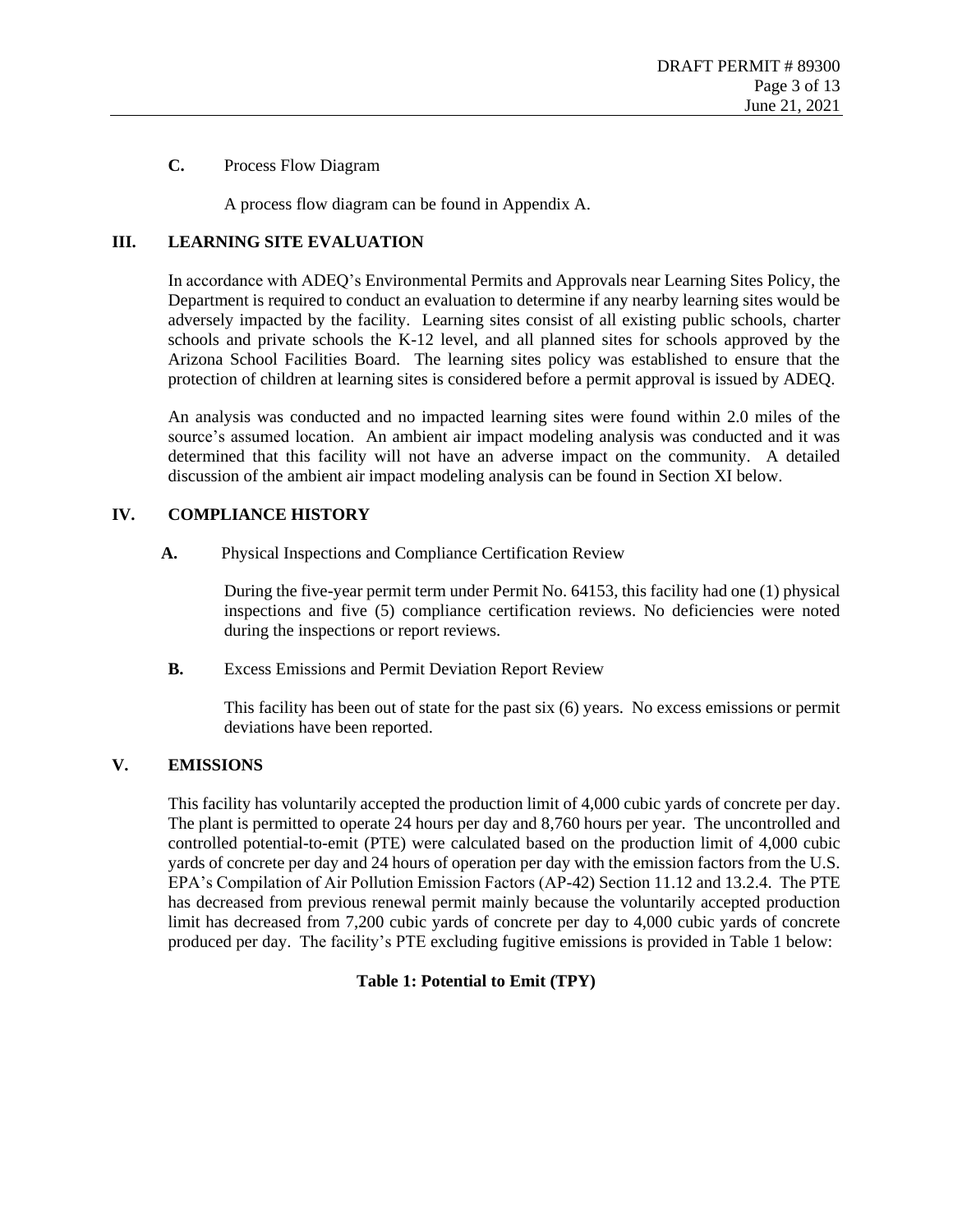|                   | <b>Uncontrolled (TPY)</b>                                 |                                      |                  | <b>Controlled (TPY)</b>                                   |                                      |                  |  |
|-------------------|-----------------------------------------------------------|--------------------------------------|------------------|-----------------------------------------------------------|--------------------------------------|------------------|--|
| <b>Pollutant</b>  | <b>Emissions</b><br>from (latest<br>permitting<br>action) | <b>Change in</b><br><b>Emissions</b> | <b>Emissions</b> | <b>Emissions</b><br>from (latest<br>permitting<br>action) | <b>Change in</b><br><b>Emissions</b> | <b>Emissions</b> |  |
| $PM_{10}$         | 288.17                                                    | $-126.60$                            | 161.57           | 7.17                                                      | $-2.82$                              | 4.35             |  |
| PM <sub>2.5</sub> | 40.98                                                     | $-17.96$                             | 23.025           | 1.12                                                      | $-0.45$                              | 0.67             |  |
| P <sub>b</sub>    | 3.72E-04                                                  | $-1.47E-04$                          | 2.26E-04         | 5.62E-05                                                  | $-2.21E-0.5$                         | 3.41E-05         |  |
| HAPs<br>(total)   | 9.35E-02                                                  | $-3.68E-02$                          | 5.67E-02         | 2.72E-03                                                  | $-1.07E-03$                          | 1.65E-03         |  |

## **VI. VOLUNTARILY ACCEPTED EMISSION LIMITATIONS AND STANDARDS**

The permit contains the following voluntary emission limitations and standards:

#### **A.** Concrete Batch Plant

The facility has voluntarily accepted the production limit of 4,000 cubic yards of concrete per day to avoid contributing to the exceedance of the NAAQS for  $PM_{10}$ . This limit was incorporated into this renewal Permit No. 89300.

## **VII. APPLICABLE REGULATIONS**

[Table 2](#page-3-0) identifies applicable regulations and verification as to why that standard applies. The table also contains a discussion of any regulations the emission unit is exempt from.

<span id="page-3-0"></span>

| Unit & year          | <b>Control Device</b>                                        | Rule                                                                                                                                                                                                                                  | <b>Discussion</b>                                                                                                                                                                                                                   |
|----------------------|--------------------------------------------------------------|---------------------------------------------------------------------------------------------------------------------------------------------------------------------------------------------------------------------------------------|-------------------------------------------------------------------------------------------------------------------------------------------------------------------------------------------------------------------------------------|
| Concrete Batch Plant | Baghouse,<br>spray<br>metal<br><b>bars</b><br>and<br>curtain | Arizona<br>Administrative<br>(A.A.C.)<br>Code<br>R <sub>18</sub> -2-604<br>R <sub>18</sub> -2-605<br>R <sub>18</sub> -2-606<br>R <sub>18</sub> -2-607<br>R <sub>18</sub> -2-614<br>R <sub>18</sub> -2-702.B<br>R <sub>18</sub> -2-723 | Standards of performance for concrete<br>batch plants and fugitive dust sources.                                                                                                                                                    |
|                      |                                                              | Maricopa<br>Rule<br>County<br>(M.C.R.)<br>Rule 300<br>Rule 316<br><b>Rule 320</b>                                                                                                                                                     | Standards for visible emissions and<br>opacity.<br>Limits for particulate matter emissions<br>from any nonmetallic mining operating<br>or rock product processing plant.<br>Limits for odors and other gaseous air<br>contaminants. |

**Table 2: Applicable Regulations**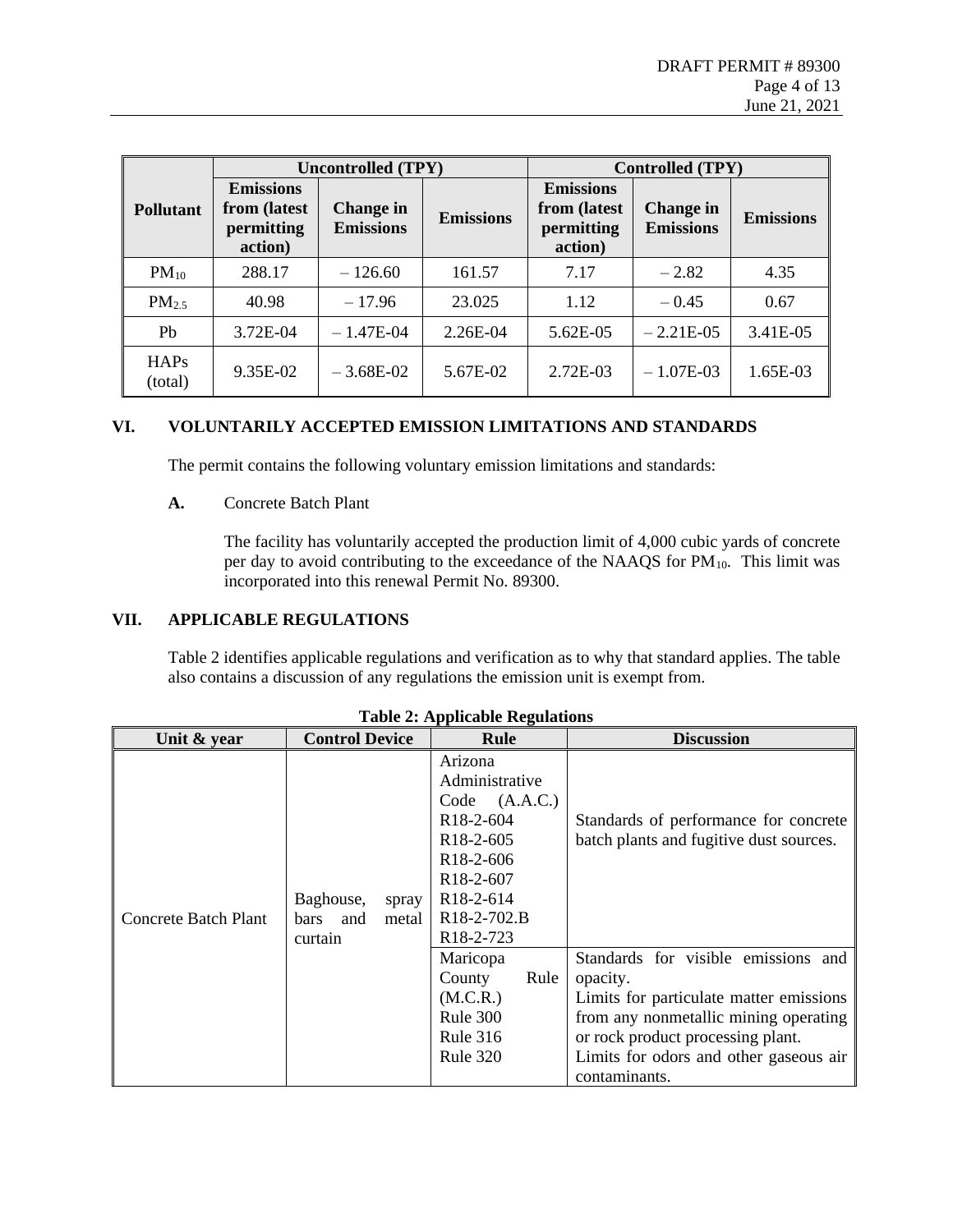| Unit & year                         | <b>Control Device</b>                                                     | <b>Rule</b>                                                                       | <b>Discussion</b>                                                                                                                                                                                                                          |
|-------------------------------------|---------------------------------------------------------------------------|-----------------------------------------------------------------------------------|--------------------------------------------------------------------------------------------------------------------------------------------------------------------------------------------------------------------------------------------|
|                                     |                                                                           | County<br>Pima<br>Code<br>§17.16.040<br>§17.16.380<br>Pima County SIP<br>Rule 343 | Standards of performance for concrete<br>batch plants.<br>Standards and applicability for opacity<br>limitations.                                                                                                                          |
|                                     |                                                                           | Pinal<br>County<br>Code<br>$§4 - 2 - 040$<br>$§4 - 2 - 050$                       | performance<br>Stationary<br>source<br>standards for gravel or crushed stone<br>processing plant and concrete batch<br>plants.                                                                                                             |
|                                     |                                                                           | A.A.C.<br>Article 6<br>R18-2-702                                                  | Standards for all fugitive dust sources.                                                                                                                                                                                                   |
|                                     | Water,<br>Dust<br>Suppressants, and<br>other<br>reasonable<br>precautions | M.C.R.<br>Rule 300<br><b>Rule 316</b>                                             | Visible Emissions standards.<br>Limits for particulate matter emissions<br>from rock product processing plant.                                                                                                                             |
| <b>Fugitive Dust Sources</b>        |                                                                           | Pima County<br>Code<br>§17.16.060<br>\$17.16.080<br>§17.16.090<br>§17.16.100      | Fugitive dust producing activities.<br>Vacant lots and open spaces.<br>Roads and Streets.<br>Material Handling.                                                                                                                            |
|                                     |                                                                           | Pinal<br>County<br>Code<br>$§4-2$                                                 | Emissions from existing non-point<br>sources-fugitive dust control.                                                                                                                                                                        |
|                                     | Wet blasting;                                                             | A.A.C.<br>R18-2-726<br>R18-2-702.B                                                | Standard<br>for<br>abrasive<br>blasting<br>operations.                                                                                                                                                                                     |
| <b>Abrasive Blasting</b>            | Dust<br>collecting<br>equipment;<br>Other<br>approved<br>methods          | M.C.R.<br>Rule 312<br>Pinal<br>County<br>Code<br>$§ 5 - 4 - 140$                  | Limits for particulate emissions from<br>abrasive blasting operations.<br>The facility is subject to Pinal County<br>Code $§5.4.140$ but regulations were<br>streamlined because A.A.C. R18-2-726<br>and A.A.C R18-2-702.B are equivalent. |
| <b>Spray Painting</b>               | Enclosures                                                                | A.A.C.<br>R18-2-702<br>R-18-2-727                                                 | These standards are applicable to any<br>spray painting operation.                                                                                                                                                                         |
|                                     |                                                                           | M.C.R.<br><b>Rule 315</b>                                                         | Limits for particulate matter emissions<br>from spray coating operations.                                                                                                                                                                  |
| Demolition/renovation<br>Operations | N/A                                                                       | A.A.C.<br>R18-2-1101.A.8                                                          | This standard is applicable to<br>any<br>asbestos<br>related<br>demolition<br><b>or</b><br>renovation operations.                                                                                                                          |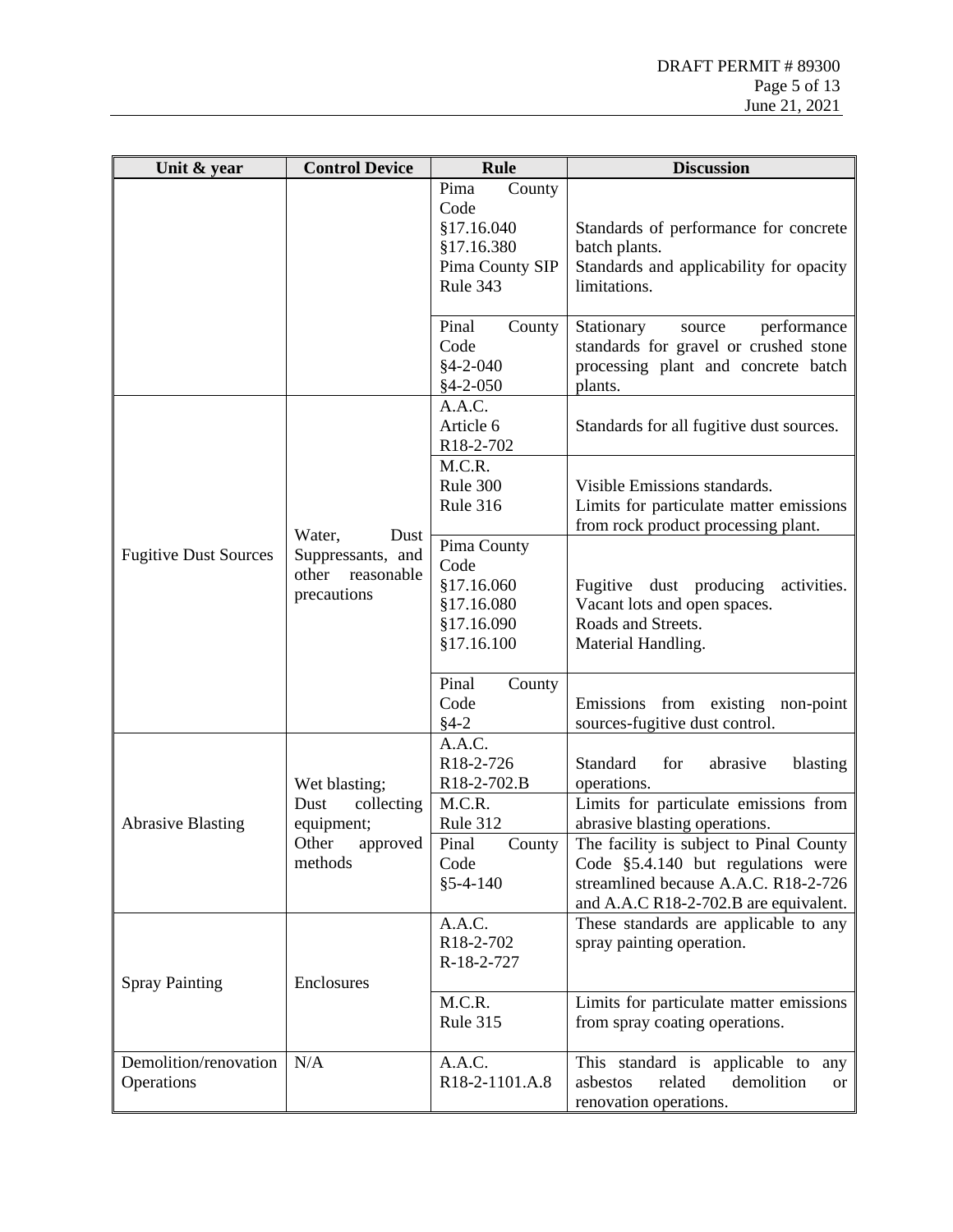$\overline{a}$ 

## **VIII. PREVIOUS PERMIT REVISIONS AND CONDITIONS**

**A.** Previous Permit Revisions

The Permittee has not submitted any permit revision requests during the previous permit term.

**B.** Changes to Current Renewal

[Table 3](#page-5-0) addresses the changes made to the sections and conditions from Permit No. 64153:

| <b>Section</b>                 | <b>Determination</b> |                |                | <b>Comments</b>                                                                                                                                                                            |  |
|--------------------------------|----------------------|----------------|----------------|--------------------------------------------------------------------------------------------------------------------------------------------------------------------------------------------|--|
| No.                            | <b>Added</b>         | <b>Revised</b> | <b>Deleted</b> |                                                                                                                                                                                            |  |
| Att. "A"                       |                      | X              |                | <b>General Provisions:</b><br>Revised to represent the most recent template language                                                                                                       |  |
| Att. "B"<br>Section I          |                      | X              |                | <b>Facility Wide Requirements:</b><br>Revised to represent the most recent template language                                                                                               |  |
| Att. "B"<br>Condition<br>I.B.2 |                      | X              |                | <b>Operating Limitations:</b><br>Revised the production limit as per the application                                                                                                       |  |
| Att. "B"<br>Condition<br>I.D.2 | X                    |                |                | <b>Reporting Requirements:</b><br>Added permit conditions, and deviations from these<br>conditions need to be promptly reported in accordance<br>with Condition XII.B.2 of Attachment "A". |  |
| Att. "B"<br>Condition<br>IV.B  |                      | X              |                | Move Notice:<br>Revised to reflect the most recent A.A.C. rule language                                                                                                                    |  |
| Att. "C"                       |                      | X              |                | Additional Conditions for Operations Inside Maricopa<br>County:<br>Revised to reflect the most recent Maricopa County Rule                                                                 |  |
| Att. "D"                       |                      | X              |                | Additional Conditions for Operations Inside Pima County:<br>Revised to reflect the most recent Pima County Rule                                                                            |  |
| Att. "E"                       |                      | X              |                | Additional Conditions for Operations Inside Pinal County:<br>Revised to reflect the most recent Pinal County Rule                                                                          |  |

<span id="page-5-0"></span>**Table 3: Previous Permit Conditions**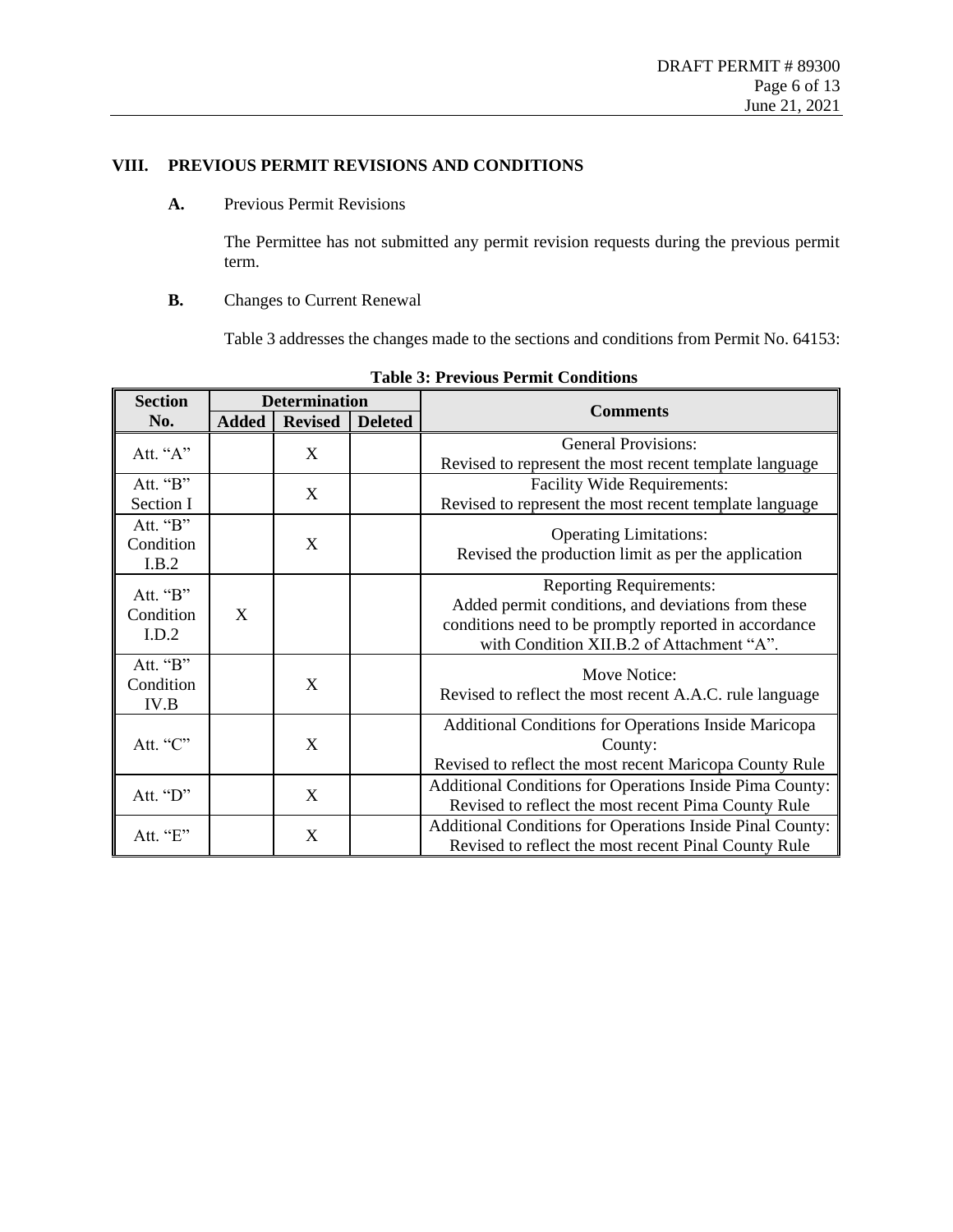## **IX. MONITORING, RECORDKEEPING, AND REPORTING REQUIREMENTS**

[Table](#page-6-0) contains an inclusive but not an exhaustive list of the monitoring, recordkeeping and reporting requirements prescribed by the air quality permit. The table below is intended to provide insight to the public for how the Permittee is required to demonstrate compliance with the emission limits in the permit.

<span id="page-6-0"></span>

| <b>Location</b> | <b>Emission</b><br>Unit        | <b>Pollutant</b> | <b>Emission</b><br>Limit | <b>Monitoring</b><br><b>Requirements</b>       | Recordkeeping<br><b>Requirements</b>                                                                                                                                                                                                            | <b>Reporting</b><br><b>Requirements</b> |
|-----------------|--------------------------------|------------------|--------------------------|------------------------------------------------|-------------------------------------------------------------------------------------------------------------------------------------------------------------------------------------------------------------------------------------------------|-----------------------------------------|
|                 |                                |                  |                          |                                                | Maintain records of<br>concrete produced per day                                                                                                                                                                                                |                                         |
|                 | Concrete<br><b>Batch Plant</b> | Opacity          | 20%                      | Conduct monthly<br>visible emissions<br>survey | Maintain logs of all<br>maintenance activities<br>performed on the<br>baghouse                                                                                                                                                                  |                                         |
| Statewide       | Fugitive<br>Dust               | <b>PM</b>        | 40% Opacity              | Conduct monthly<br>visible emissions<br>survey | Maintain record of the<br>dates and types of dust<br>control measures<br>employed, and if<br>applicable, the results of<br>any Method 9<br>observations, and any<br>corrective action taken to<br>lower the opacity of any<br>excess emissions. |                                         |
|                 | Abrasive<br><b>Blasting</b>    | <b>PM</b>        | 20% Opacity              |                                                | Record the date, duration<br>and pollution control<br>measures of any abrasive<br>blasting project.                                                                                                                                             |                                         |
|                 | Spray<br>Painting              | <b>VOC</b>       | 20% Opacity              |                                                | Maintain records of the<br>date, duration, quantity of<br>paint used, any applicable                                                                                                                                                            |                                         |

|  | <b>Table 4: Permit No. 89300</b> |  |
|--|----------------------------------|--|
|--|----------------------------------|--|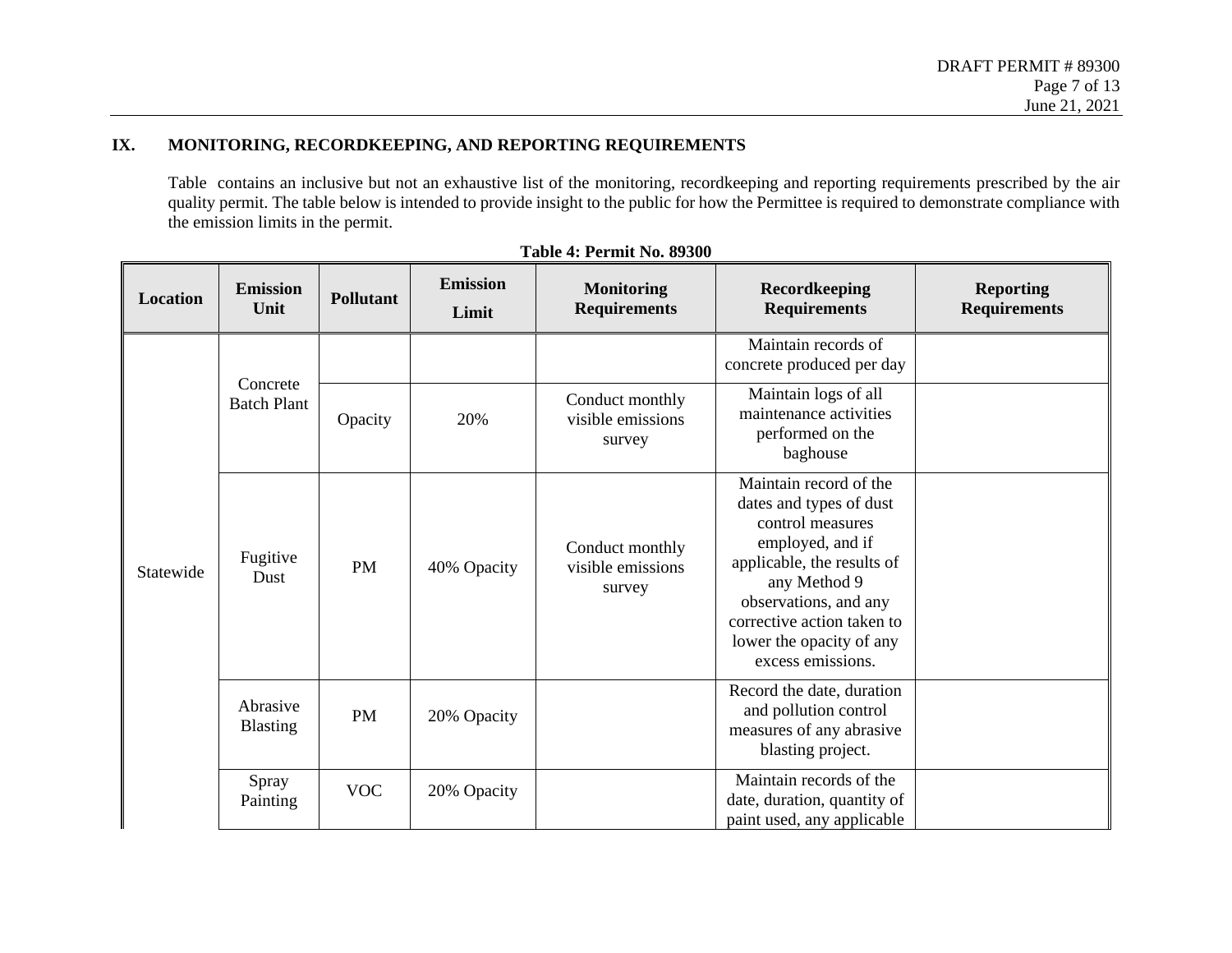| Location           | <b>Emission</b><br>Unit        | <b>Pollutant</b> | <b>Emission</b><br>Limit        | <b>Monitoring</b><br><b>Requirements</b>   | Recordkeeping<br><b>Requirements</b>                                                                                                                                                                                                                          | <b>Reporting</b><br><b>Requirements</b> |
|--------------------|--------------------------------|------------------|---------------------------------|--------------------------------------------|---------------------------------------------------------------------------------------------------------------------------------------------------------------------------------------------------------------------------------------------------------------|-----------------------------------------|
|                    |                                |                  | Control 96% of<br>the overspray |                                            | MSDS, and pollution<br>control measures of any<br>spray painting project.                                                                                                                                                                                     |                                         |
|                    | Demolition/<br>Renovation      | Asbestos         |                                 |                                            | Maintain records of all<br>asbestos related<br>demolition or renovation<br>projects including the<br>"NESHAP Notification<br>for Renovation and<br>Demolition Activities"<br>form and all supporting<br>documents                                             |                                         |
|                    |                                |                  | <b>Stack</b><br>5%              |                                            | Maintain records of<br>concrete produced per<br>day. Maintain logs of all<br>maintenance activities                                                                                                                                                           |                                         |
| Maricopa<br>County | Concrete<br><b>Batch Plant</b> | Opacity          | Fugitive<br>10%                 | Conduct weekly visible<br>emissions survey | performed on the<br>baghouse.<br>Keep daily records of<br>hours of operation, the<br>type of batching being<br>performed, the throughput<br>of materials, and amount<br>of water used to control<br>fugitive dust emissions<br>from the process<br>equipment. |                                         |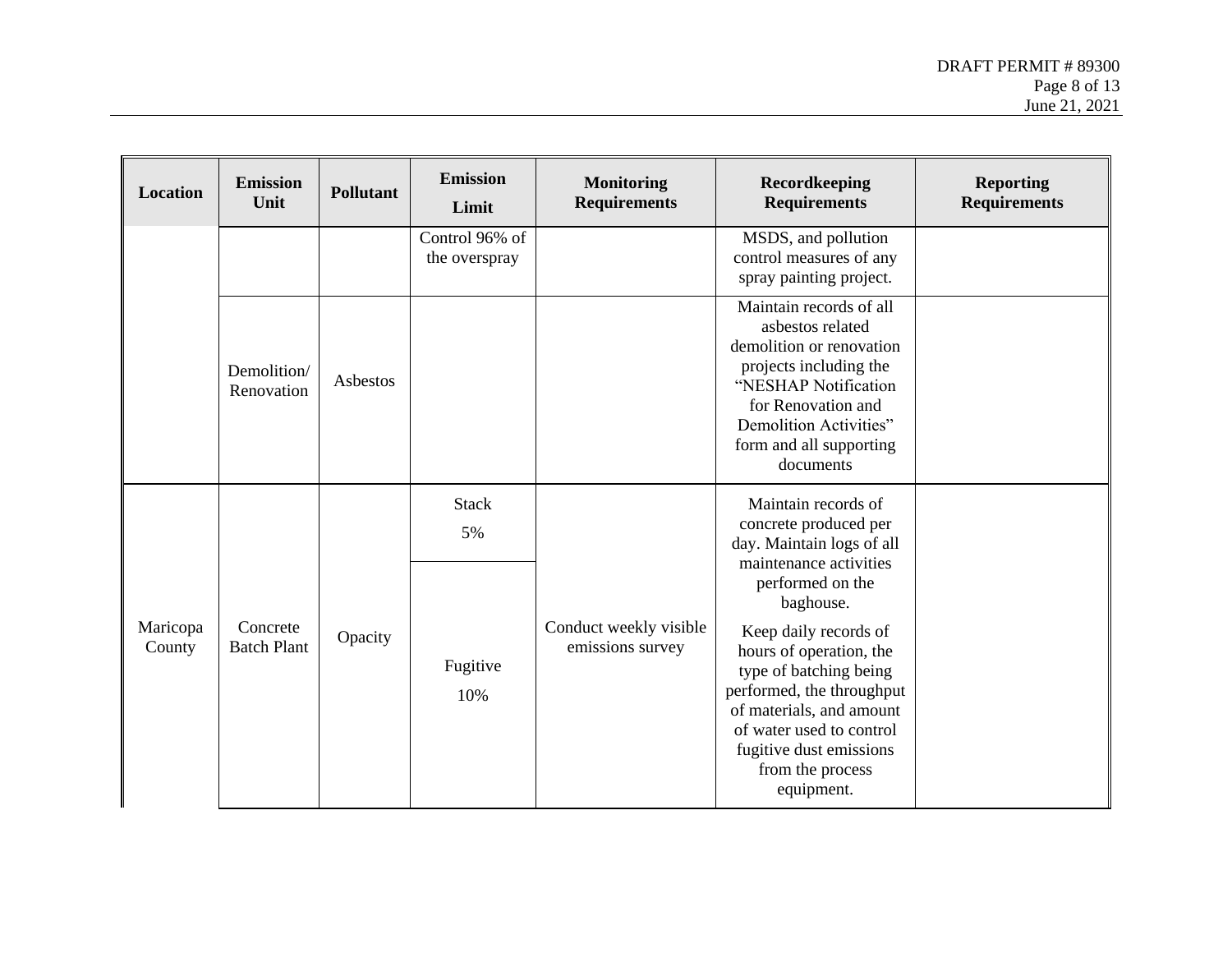| Location | <b>Emission</b><br>Unit     | <b>Pollutant</b> | <b>Emission</b><br>Limit                                                             | <b>Monitoring</b><br><b>Requirements</b>                                                             | Recordkeeping<br><b>Requirements</b>                                                                                                                                                                                                                                                                                                                                                                                             | <b>Reporting</b><br><b>Requirements</b>                                                                                                                                              |
|----------|-----------------------------|------------------|--------------------------------------------------------------------------------------|------------------------------------------------------------------------------------------------------|----------------------------------------------------------------------------------------------------------------------------------------------------------------------------------------------------------------------------------------------------------------------------------------------------------------------------------------------------------------------------------------------------------------------------------|--------------------------------------------------------------------------------------------------------------------------------------------------------------------------------------|
|          | Fugitive<br>Dust            | Opacity          | 20% Opacity                                                                          | Conduct a weekly<br>visual survey of visible<br>emissions from the<br>fugitive sources.              | Keep records of the name<br>of observer, date, time,<br>and result of the visible<br>emissions survey and<br>observation.<br>Maintain all Fugitive Dust<br>Control Technician<br>certifications on-site.<br>Maintain written records<br>of all self-inspections of<br>fugitive dust control<br>measures implemented.<br>Maintain records of all<br><b>Basic Dust Control</b><br><b>Training Class</b><br>certifications on site. | Submit a Dust Control<br>Plan that includes all the<br>information required in<br>the permit, and submit a<br>revised Dust Control Plan<br>if applicable according to<br>the permit. |
|          | Abrasive<br><b>Blasting</b> | Opacity          | 20%<br>(aggregating)<br>more than three<br>minutes in any<br>sixty-minute<br>period) | Conduct visible<br>emissions observations<br>with Method 9 and<br>other provisions in the<br>permit. | Keep the records onsite<br>that are applicable to all<br>abrasive blasting<br>operations, and reports,<br>logs, and supporting<br>documentation required.<br>Maintain records of the<br>Operation and<br>Maintenance Plan for each<br>emission control system<br>used to control emissions.                                                                                                                                      |                                                                                                                                                                                      |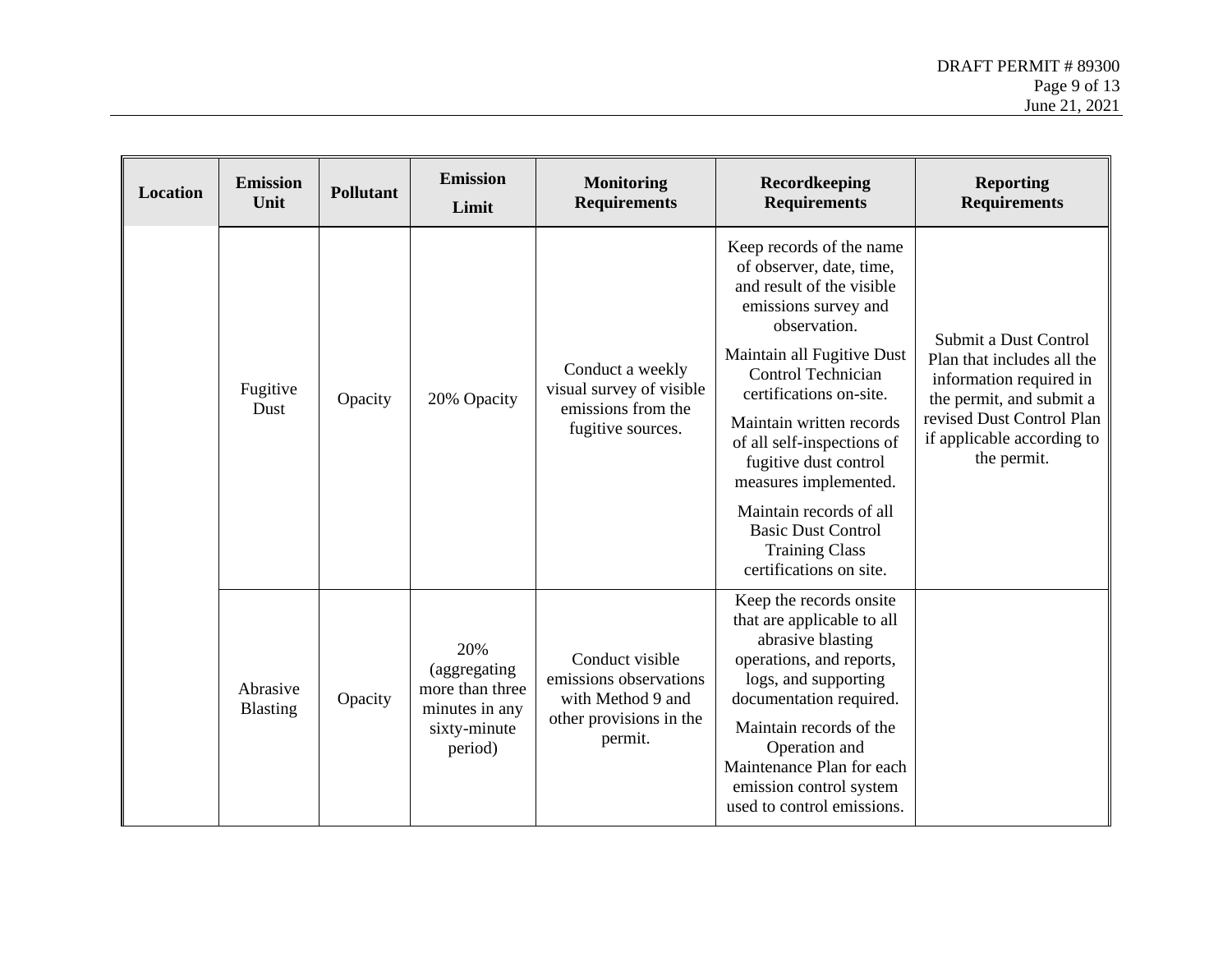| Location        | <b>Emission</b><br>Unit | <b>Pollutant</b>                  | <b>Emission</b><br>Limit                                                                                                                                                                     | <b>Monitoring</b><br><b>Requirements</b>                                                                | Recordkeeping<br><b>Requirements</b>                                | <b>Reporting</b><br><b>Requirements</b> |
|-----------------|-------------------------|-----------------------------------|----------------------------------------------------------------------------------------------------------------------------------------------------------------------------------------------|---------------------------------------------------------------------------------------------------------|---------------------------------------------------------------------|-----------------------------------------|
| Pima<br>County  | Fugitive<br>Dust        | Opacity<br>(point<br>sources)     | 60% (Cold<br>Diesel Engines<br>the first 10<br>consecutive<br>minutes after<br>starting up;<br><b>Loaded Diesel</b><br>Engines being<br>accelerated<br>under load)<br>20% (Other<br>sources) | Conduct weekly visible<br>emissions observations<br>by Method 9                                         | Maintain the records of<br>weekly visible emissions<br>observations |                                         |
|                 |                         | Opacity<br>(non-point<br>sources) | 20% (Eastern<br>Pima County,<br>east of the<br>eastern<br>boundary of the<br>Tohono<br>O'Odham<br>Reservations)<br>40% (all other<br>areas of Pima<br>County)                                | Conduct weekly visible<br>emissions observations<br>by Arizona Testing<br>manual, Reference<br>Method 9 | Maintain the records of<br>weekly visible emissions<br>observations |                                         |
| Pinal<br>County | Fugitive<br>Dust        | Opacity                           | 20%                                                                                                                                                                                          | Conduct visible<br>emissions observations<br>by Method 9.                                               |                                                                     |                                         |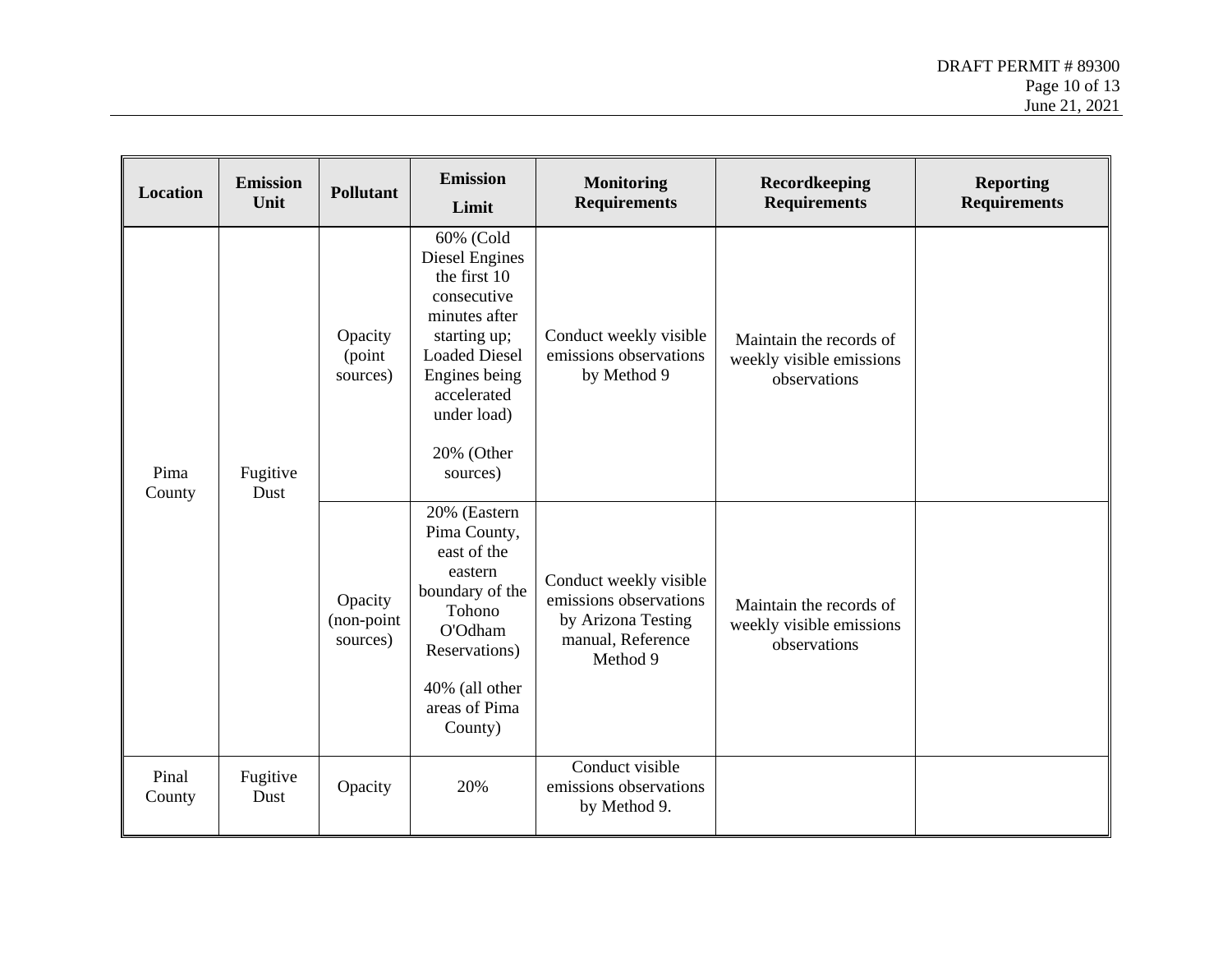## **X. ENVIRONMENTAL JUSTICE ANALYSIS**

The United States Environmental Protection Agency (EPA) defines Environmental Justice (EJ) to include the fair treatment and meaningful involvement of all people regardless of race, color, national origin, or income. The goal of evaluating EJ in permitting is to provide an opportunity for meaningful participation in the permitting process for overburdened populations or communities to. Overburdened is used to describe the minority, low-income, tribal and indigenous populations or communities that potentially experience disproportionate environmental harms and risks due to exposures or cumulative impacts or greater vulnerability to environmental hazards. This renewal permit does not result in any increases in emissions and will not result in any additional impacts from the time of the initial permitting of the operation.

### <span id="page-10-0"></span>**XI. AMBIENT AIR IMPACT ANALYSIS**

McNeil Brothers conducted an AERMOD ambient air impact modeling analysis based on a protocol approved by the ADEQ to demonstrate compliance with the National Ambient Air Quality Standards (NAAQS) during the previous renewal permit in 2016. The modeling analysis is a computer simulation that predicts air quality concentrations at selected downwind receptor locations. This renewal permit does not result in any PTE increase so an ambient air impact reanalysis is not required. However, McNeil Brothers and ADEQ conducted an AERMOD modeling analysis to demonstrate compliance with the NAAQS for this renewal permit using the 2018-2020 PM<sub>10</sub> and PM<sub>2.5</sub> background data with the most recent version of AERMOD (V21112). The 2016-2020 Phoenix Sky Harbor Airport meteorological data was also processed with the most recent version of AERMET (V21112).

Although the plant is portable within the State of Arizona and currently out of state, McNeil Brothers selected a site within Maricopa County for the purpose of air quality modeling: 24004 N.  $107<sup>th</sup>$  Ave., Peoria, AZ 85383. Because ambient PM<sub>10</sub> concentrations within Maricopa County are among the highest reported in the state, demonstrating NAAQS compliance within Maricopa County would infer NAAQS compliance for the plant throughout the state of Arizona. The plant will be limited to 4,000 cubic yards per day of concrete production in this renewal permit. Based on the modeling analysis results, it was determined that the issuance of this renewal permit will not interfere with attainment and maintenance of the NAAQS and will not have an adverse impact on the community. Table 5 provides a summary of the modeling results:

| Concentration                | <b>Modeled</b><br><b>Concentration</b> | $\epsilon$<br><b>Background</b><br><b>Concentration</b>                  | <b>Total</b><br><b>Concentration</b> | <b>National Ambient</b><br><b>Air Quality</b><br><b>Standard for PM</b> |
|------------------------------|----------------------------------------|--------------------------------------------------------------------------|--------------------------------------|-------------------------------------------------------------------------|
| $PM2.5$ 24-Hour<br>Maximum   | 6.3 $\mu$ g/m <sup>3</sup>             | $17.7 \,\mathrm{\mu g/m^3}$                                              | 24.0 $\mu$ g/m <sup>3</sup>          | $35 \mu g/m^3$                                                          |
| $PM_{2.5}$ Annual<br>Maximum | 2.5 $\mu$ g/m <sup>3</sup>             | 7.0 $\mu$ g/m <sup>3</sup>                                               | 9.5 $\mu$ g/m <sup>3</sup>           | $12 \mu g/m^3$                                                          |
| $PM_{10}$ 24-Hour<br>Maximum | 131 $\mu$ g/m <sup>3*</sup>            | Monthly<br>background<br>concentrations<br>were included in<br>the model | 131 $\mu$ g/m <sup>3</sup>           | $150 \mu g/m^3$                                                         |

**Table 5: Modeling Results**

\*AERMOD calculates the total modeled daily PM<sup>10</sup> with background included.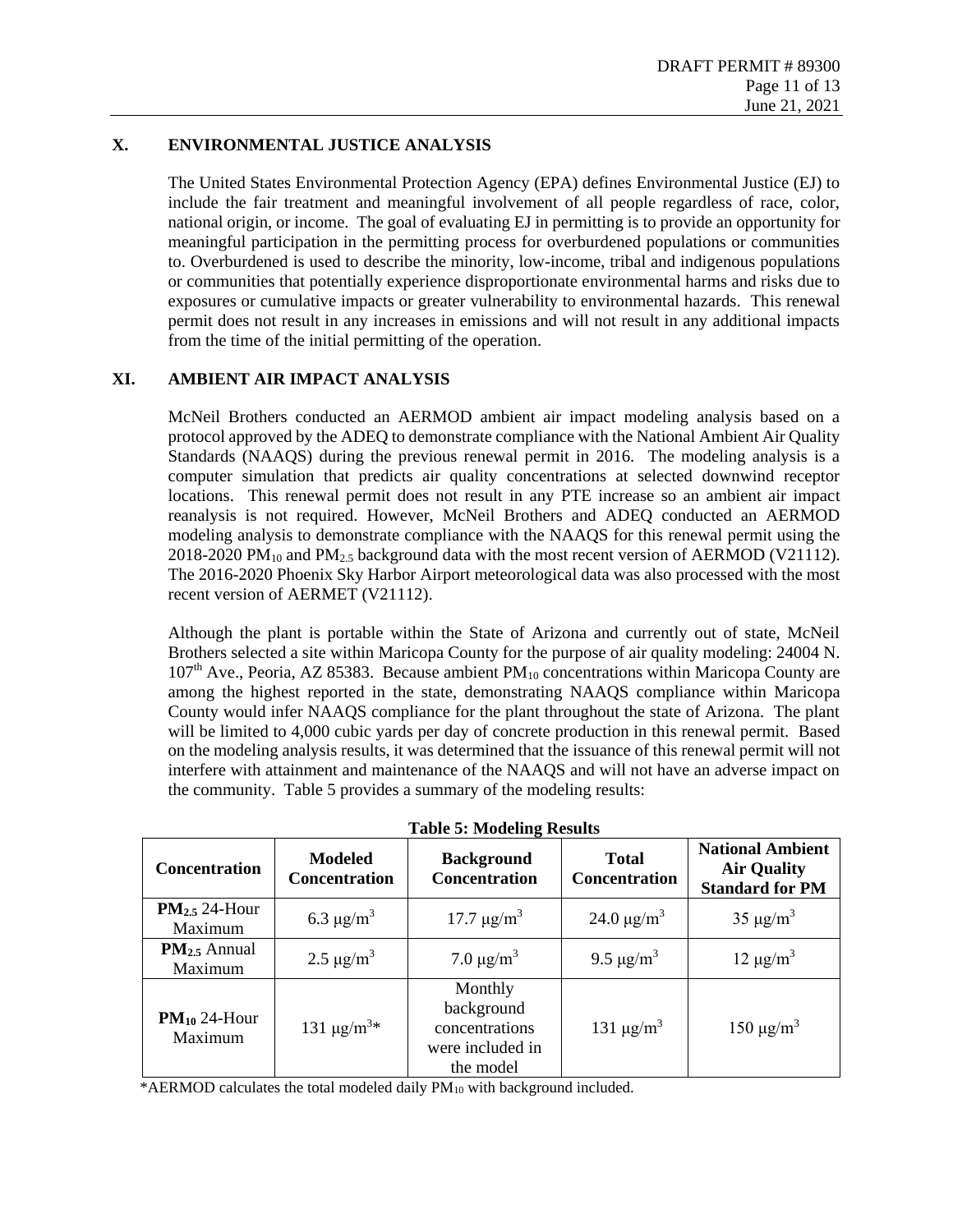## XII. LIST OF ABBREVIATIONS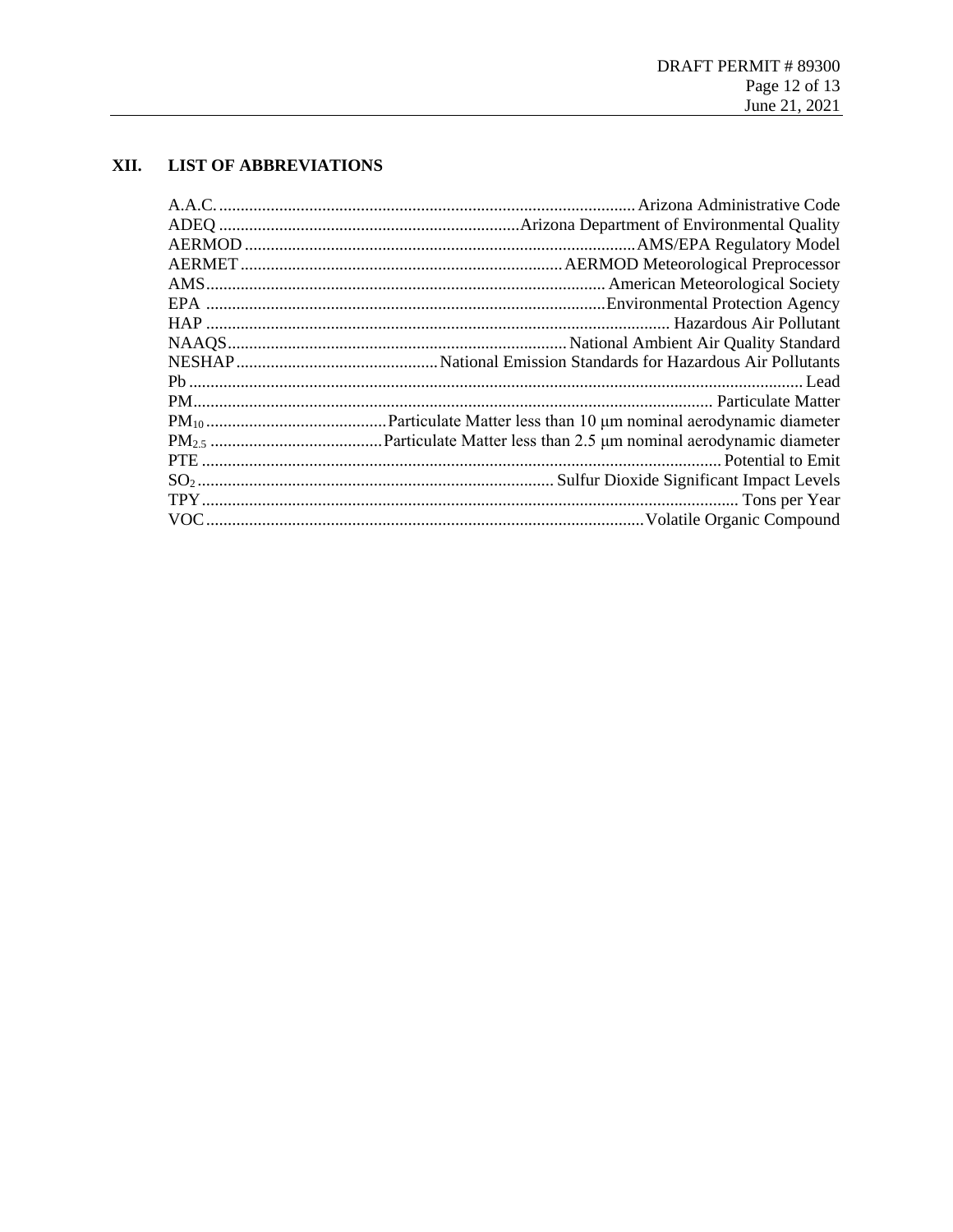**Appendix A - Process Flow Diagram**